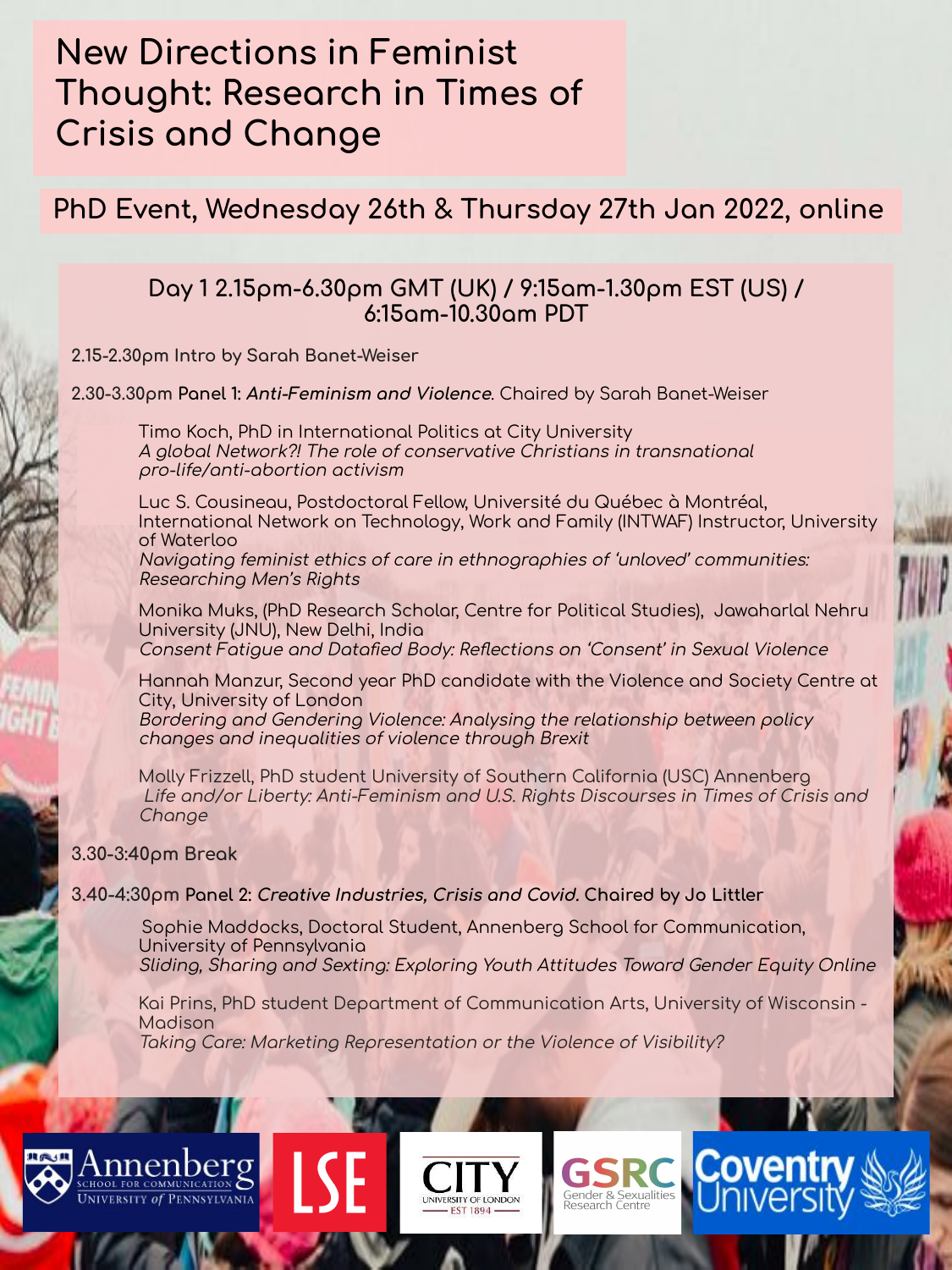Modison Trusolino, PhD Condidate, Foculty of Information, University of Toronto and Diandra Oliver, PhD Candidate, Department of Geography, Simon Fraser University Comedy's double killioy; Workers' DIY strategies to address harassment and precarity in the comedy industry

Victoria Sands, PhD student in Communication and Culture at Ryerson University in Toronto

A New Intimacy: Challenges to Post-Racial Postfeminism in Girls' Digital Publics

#### 4:30pm-4:40pm Break

#### 4:40pm- 5:25pm Panel 3: Feminist Movements in Time of Crisis. Chaired by Adrienne Evans

Charlène Calderaro, PhD Student at the University of Lausanne, Switzerland, Centre for Gender Studies.

The women's couse in the street: femonotionalism and the racialisation of street harassment

Mikayla Pevac, PhD candidate at Pennsylvania State University #MeToo For Whom: An Analysis of how the Ramifications of Colonialism have Affected Indigenous Women's Participation in the U.S. Feminist Movement

Nelanthi Hewa Ph.D. candidate at the University of Toronto's Faculty of Information Platformed survivorship: Sexual violence coverage in the digital age

Blanca Larrain. PhD candidate at UCL.

Re-configuring citizenship with a gender perspective. The political practices of the current feminist movements in Chile

#### 5:25pm-5:30pm Break

5:30pm-6:30pm Keynote: Chantelle Lewis, Julia Ticona, and Melanie Kennedy in conversation, chaired by Angela McRobbie

## Day 2: 2.15pm-6pm GMT (UK) / 9:15am-1pm EST (US) / 6:15am-10am PDT

#### $2.15$  $\rho$ m- $2.30$  $\rho$ m Intro

2.30pm-3.30pm Panel 4: Social Reproduction. Chaired by Jo Littler

Alice Hao WU, PhD student Department of Media & Communication, London School of Economics, Women Against Women: Affective Mediation of "Po-xi" Tension in Rural Chinese Family Under the Crisis of Care

Daisy May Barker, Second Year PhD Sociology Student at Lancaster University, The Covid-19 Pandemic, Gendered Labour, and Crisis: Lived Experiences of the Collapse of the Political Economy of Social Reproduction